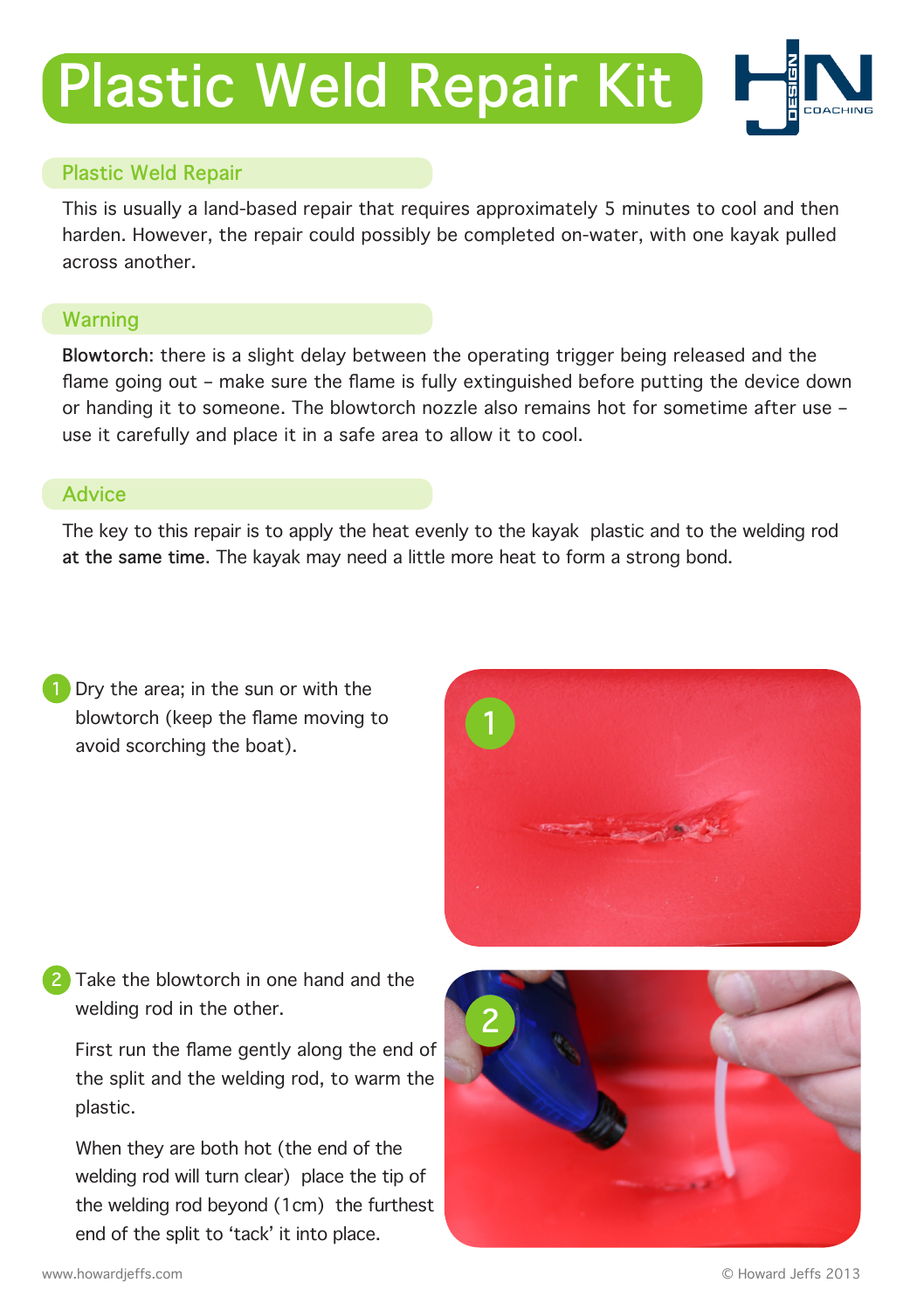**3** Run the flame up and down the split and the welding rod at the same time, working towards the flame until the rod begins to melt/fuse into the kayak plastic. This is known as pendulum welding.

4 As the rod melts, gently apply pressure until it bends towards the flame and along the split. A small bead of molten plastic should form at the junction of the bent welding rod and kayak plastic.

**5** Continue the weld to approximately 1cm beyond the end of the split. This will strengthen it.

If the kayak plastic starts to scorch/char (surface discolour or turn black) move the nozzle of the welding torch back slightly to reduce the heat.

**6** Cut or melt the end of the rod.

If the split requires further welding, repeat the process.





**4**